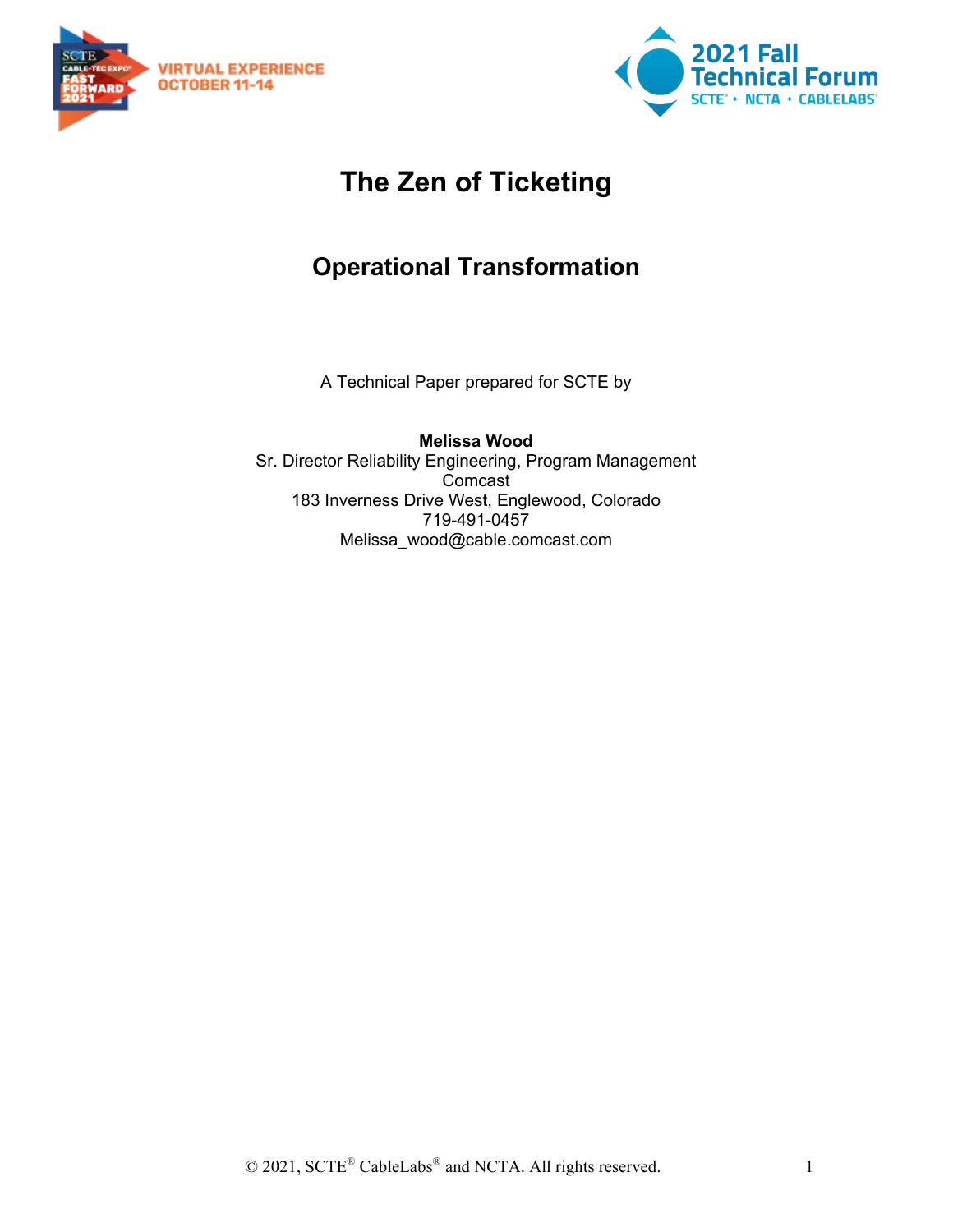



# **Table of Contents**

### Page Number

| 2.             |      |  |  |  |  |  |  |
|----------------|------|--|--|--|--|--|--|
| 3.             |      |  |  |  |  |  |  |
| $\mathbf{4}$   |      |  |  |  |  |  |  |
|                |      |  |  |  |  |  |  |
|                | 4.2. |  |  |  |  |  |  |
|                | 4.3. |  |  |  |  |  |  |
| 5 <sub>1</sub> |      |  |  |  |  |  |  |
|                |      |  |  |  |  |  |  |
|                | 52   |  |  |  |  |  |  |
| 6.             |      |  |  |  |  |  |  |
| $\overline{7}$ |      |  |  |  |  |  |  |
|                |      |  |  |  |  |  |  |
|                |      |  |  |  |  |  |  |
|                |      |  |  |  |  |  |  |

## **List of Figures**

#### **Title**

**Title** 

### Page Number

### **List of Tables**

| <b>Title</b> | <b>Page Number</b> |
|--------------|--------------------|
|              |                    |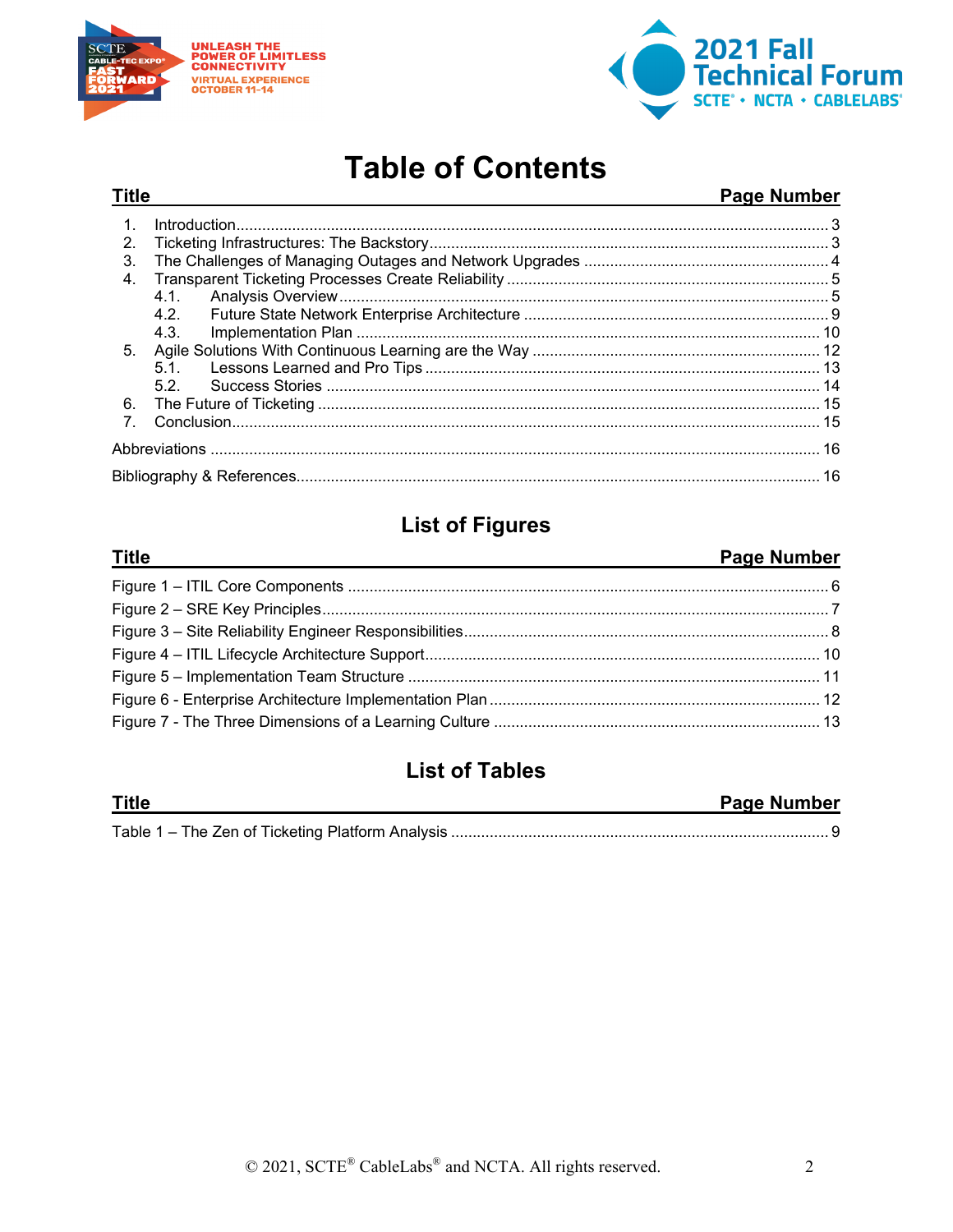



## <span id="page-2-0"></span>**1. Introduction**

Enterprise ticketing systems are among the vital subsystems that "keep the lights on" for broadband service providers – or, more accurately, keep service-related lights off. Service-related tickets, not unlike the complex and interwoven landscape of "tools," in general, are foundational for identifying, tracking, and resolving internal and external operations, from scheduled maintenance to incident handling. For those reasons, ticketing systems are often as layered and difficult to detach as multiple layers of wallpaper on a wall -- they got that way through decades of growth, patches, ownership changes, and management shifts (e.g. from centralized to decentralized and back again).

As the title of this paper indicates, this paper is about how to get to "zen" when it comes to incident and trouble ticketing. We define zen as a general state of enlightenment attained by summing the parts, which in this case, are the many different ticketing systems acquired through decades of individual acquisitions that helped defined our industry's consolidation.

In this paper, we will share how and why Comcast pivoted toward a unified ticketing system -- including what constitutes realistic expectations, lessons learned, useful metrics, and best practices. We will characterize what it takes to unify multiple ticketing systems, so as to attain the benefits that come from operational scale.

## <span id="page-2-1"></span>**2. Ticketing Infrastructures: The Backstory**

Comcast provides multiple services to customers to help keep them connected, everywhere, all the time, across a large geographical footprint. From traditional cable television, to Internet, phone, security, and wireless, Comcast and the cable industry deliver products every day that consumers expect to 1) be there when needed, which is all the time, and 2) evolve gracefully.

Overall consumer desires for service availability and speed puts extra emphasis on our engineering and operations teams to execute reliability measures in ways that get a "thumbs up" from consumers every time. Moreover, managing changes to the network production environment, so as not to cause selfinflicted outages, is part of what prompted Comcast to move towards a unified and enterprise-wide ticketing infrastructure.

Why does this matter now? The complexity of the network topology, coupled with heightened consumer expectations, requires a scalable solution. We can no longer "throw more people at it," when it means trying to manually understand all the many cross-departmental tickets and alarms, all firing inside an increasingly complex network topology. The answers require people and technology.

Like many of you reading this, Comcast "got here" through multiple acquisitions, as a result of a heavy few decades of industrial consolidation. This coupled with understandable and necessary localized network requirements at the regional and divisional levels, produced differing hardware, software, and – tantamount to this discussion – ticketing systems, especially as it relates to managing outages and network upgrades. As a direct result, processes and tools vary across our different engineering and operations teams.

Collaborating during an upgrade or outage event demands teams chat on different platforms, and to document ticket information in multiple places to keep stakeholders informed. These variations cause unintended delays to resolve the customer's impairment, resulting in their inability to use services they pay for. The ability to scale and reliably manage the network is more important than it has ever been.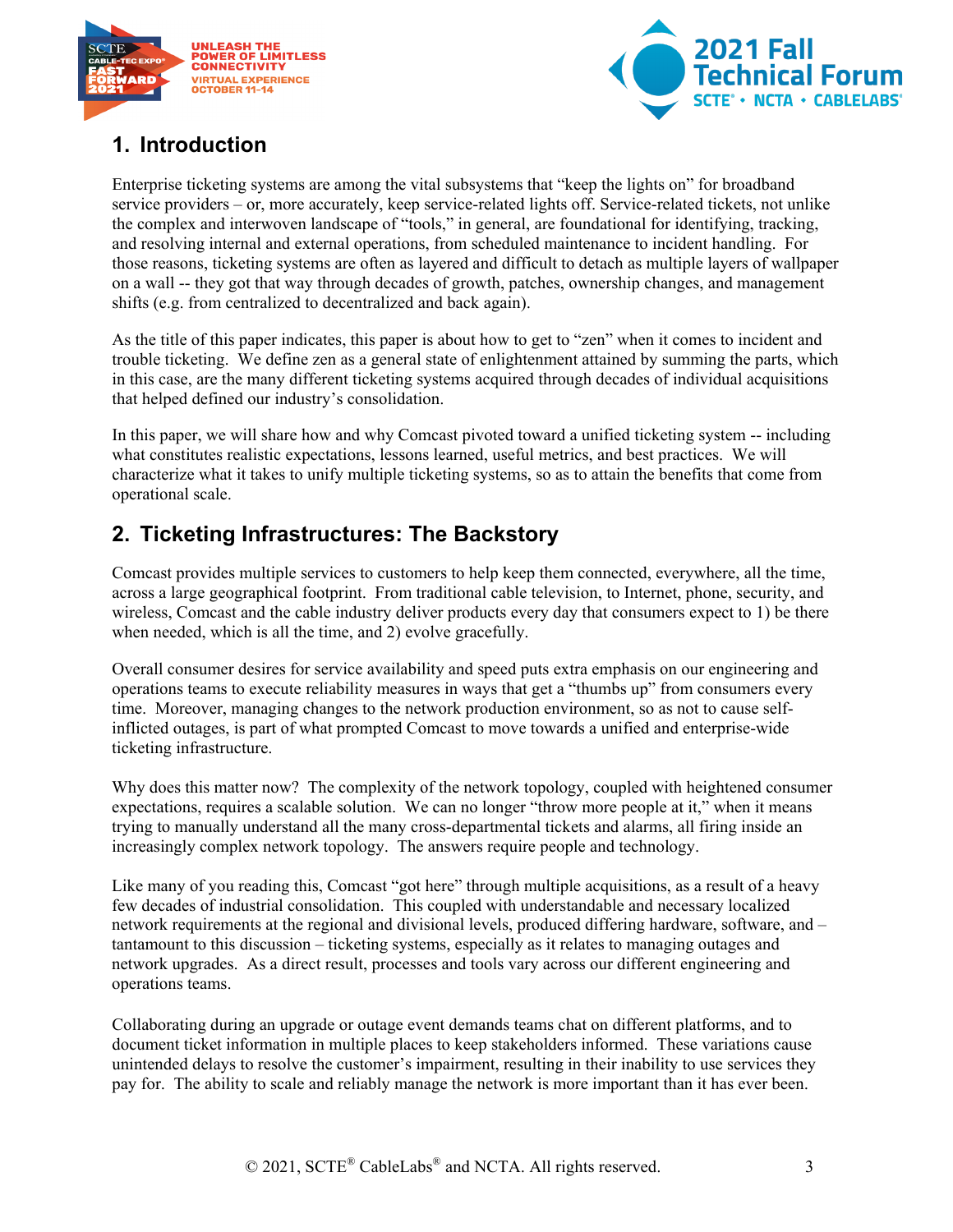



Basically, to provide new and highly reliable services to customers, at scale, requires pioneering towards one network, end-to-end -- including ticketing -- across people, processes, and technologies.

Moreover, our employees provide great feedback on a regular basis about on-the-job processes that are difficult or could be approved upon. Now is the time to make those processes straightforward with the same execution regardless of the geographic location. Building a unified enterprise ticketing infrastructure sets the tone and removes assumptions, which gets us closer to full operational transparency.

### <span id="page-3-0"></span>**3. The Challenges of Managing Outages and Network Upgrades**

Tools and processes across Comcast vary when it comes to managing outages and performing network upgrades. Any service provider that grew its geographic footprint by acquisition, then resolved to consolidate and cluster its holdings, invariably faces an avalanche of tools, like ticketing systems, that are used regularly, thus are familiar, yet they all do essentially the same thing. Our internal analysis, for instance, revealed numerous siloed applications that existed to support teams doing incident and change management. Such replication of records adds risk to delivering reliable services -- risks that are potentially service-impacting, thus customer-impacting. Like all service-minded broadband providers, we continually upgrade our network to provide more products and services, with the very specific intent to be "always on." This good work can be overlooked, especially if an outage accompanies an otherwise proactive change.

Data or configuration items (CI) tend to be stored in many different tools and can lack a standard way of providing relationships between them. A CI represents service components, infrastructure elements that need to be managed for successful delivery of services. An example is network components, such as, routers, hub, gateway, etc. Technologies vary greatly from group to group, when it comes to how hardware and software is monitored. Teams tend to work outages from the same CI, producing up to 20 tickets for a single impact, which also produces multiple instances of repeat communications.

Impacts in the network drive impairments to applications that both customers and employees use. When individual teams are working in a silo to conduct incident and change management, the number of incident tickets are inflated, and duplicate technical and executive communications are distributed. Change tickets themselves can result in an outage, due to not having robust conflict assessment across the company. While we are in a far better place than we were 5 to 10 years ago, when it comes to "swivel chair" operations, engineers still spend time manually looking up needed information to solve an outage, having to swivel between tools to manually enter data needed either in an outage or change ticket.

Another contributing factor is alarm correlation across topologies and different activities. When alarm correlation is weak, it is often because root cause analysis is often only done on "severity one and two" tickets, which only equates to about a quarter of the workload. Lower-level severity tickets are created only to form documentation to identify patterns and trends. "Parent" and "child" tickets aren't always properly linked, which puts a weak spot again on correlation. The amount of manual work performed by engineering and operations teams can delay outage mitigation, degrade the customer experience, and limit the ability to scale needed changes within the network.

The guiding principle towards any major overhaul to how development and operations teams work together is to create a vision with shared visibility, communication and collaboration that embraces working together in a blameless culture to drive continuous improvements, always.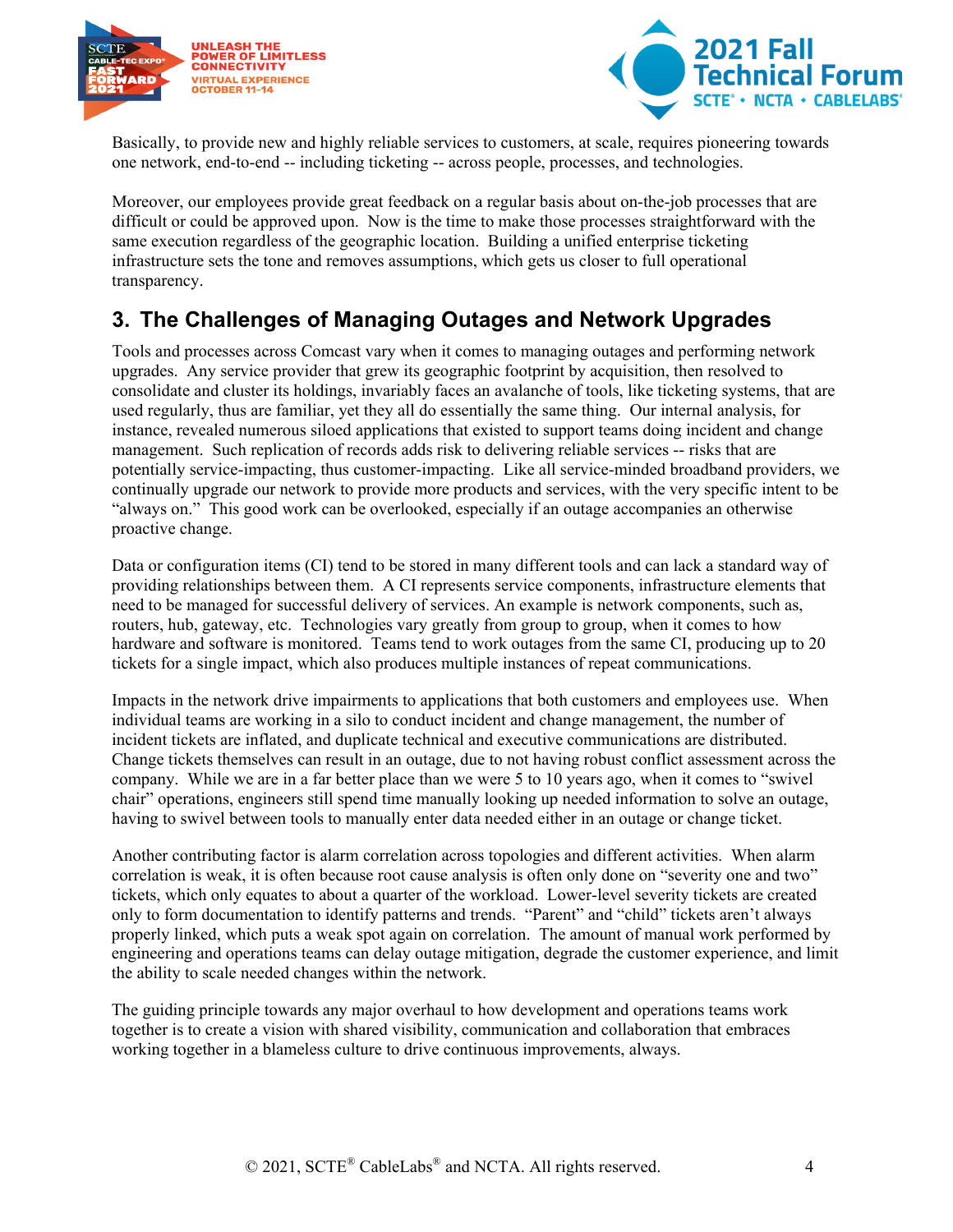



## <span id="page-4-0"></span>**4. Transparent Ticketing Processes Create Reliability**

Developing a transparent ticketing process for higher reliability is easier said than done! Assessing the nuts and bolts of how your organization is operating today to the desired future state will create a shared vision for alignment utilizing best practices others have identified.

A reliability vision spans people, process, and technology. From a people perspective, there is a need to have clear, accurate and timely communications to the appropriate technical, executive and customer audiences. Processes should establish a robust, data-driven culture to drive resource allocation appropriately. The technology should provide a framework to build automation that decreases outage impacts and reduces unnecessary and especially duplicative labor.

There are several steps outlined in this section that helped to organize the Comcast journey. These steps provided a framework that guided teams through design, to the transition into the zen of ticketing, and eventually to operationalizing ongoing practices.

### <span id="page-4-1"></span>**4.1. Analysis Overview**

The first step in this zen of ticketing journey was to identify a solid framework (or two!) to manage the enterprise architecture. The three most common that engineering and information technology (IT) leaders lean towards to accelerate automation of things are information technology infrastructure library (ITIL), site reliability engineering (SRE) and development and operations (DevOps).

Our approach involved blended principles from SRE and ITIL to drive innovation through an agile continuous learning model. ITIL has provided common best practices helping across many operational teams, while SRE brings to light self-service tools and automation scripts. The models together increase reliability and performance of applications and services as manual work decreases. With a constant eye toward automation of manual processes brings the ability to auto-mitigate, remediate, and removes manual labor.

First, we will address the ITIL model. The ITIL is a five-step process to measure, report, plan and implement quality improvement cycles for ticketing operations. Its core components, including Service Strategy, Service Design, Service Transition and Service Operation, provide the framework for continual service improvement. The ITIL service management lifecycle provides guidance for implementation of a configuration management database (CMDB), event, incident and change management with policies, guidelines, and streamlined processes. The is extremely important, as it provides the capability to build physical and software configurations items into relationships that serve as the base for incident and change tickets. It also sets the foundation for automation, and aids in understanding customer impact. Figure 1 shows the ITIL core components (Ghadi, 2011).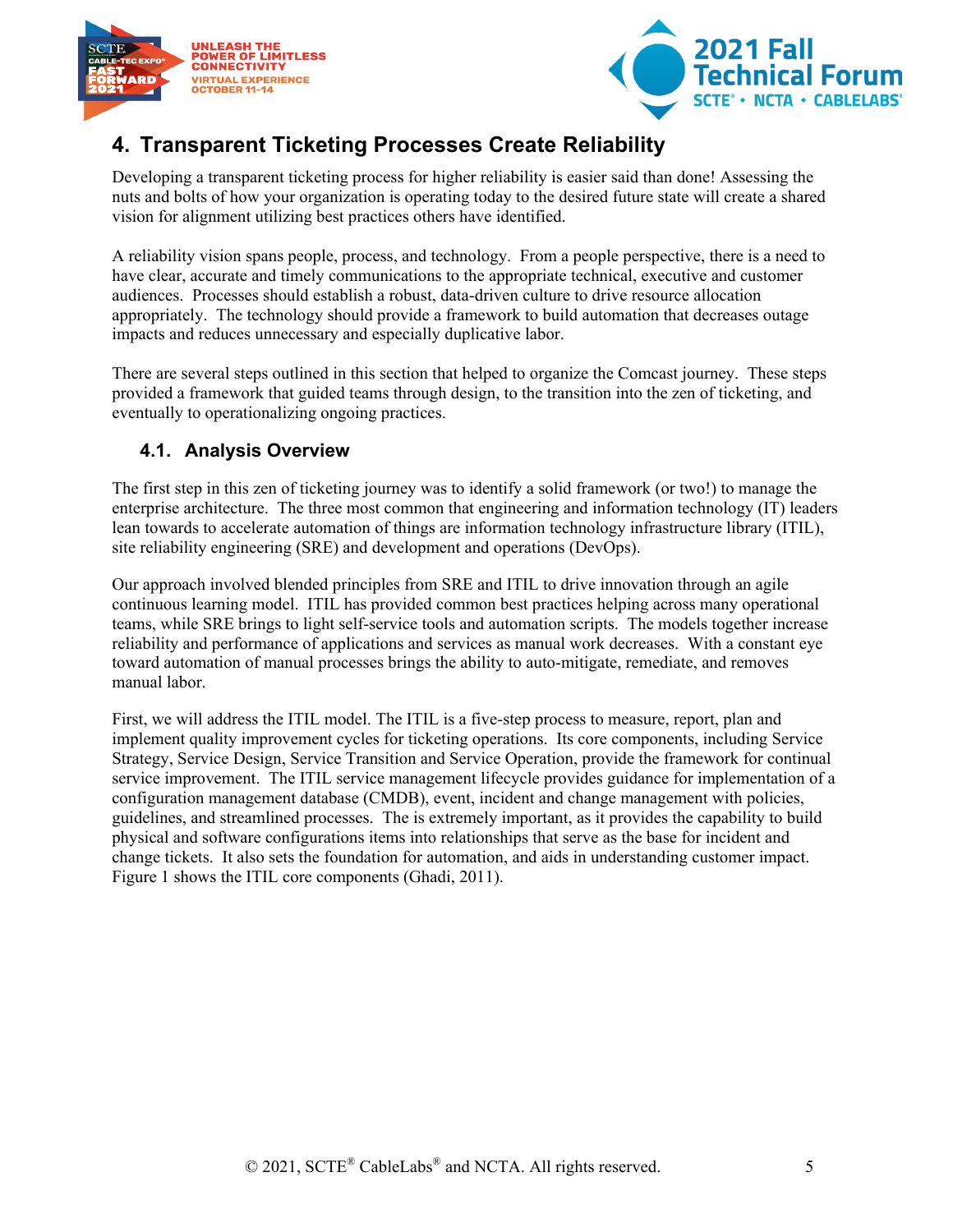

**Figure 1 – ITIL Core Components**

<span id="page-5-0"></span>The ITIL components guided us through the common network enterprise architecture layers of business, data, solution, and technology. The focus on the four common network enterprise architecture layers was intended to reduce duplication, and to set the stage for automating certain repeatable tasks. The layers, informed by the focus needed to achieve a single ticketing platform, included:

- Business architecture or processes to define the strategy for moving people, process and tools to a single ticketing platform. Such as "governance" to inform key business processes.
- Data will include a standardized CMDB to identify physical assets, with relationships that tied to incident, change and problem management tickets.
- A solutions architecture to provide a blueprint of the end-to-end ecosystem, especially with regard to how applications will connect and get deployed.
- A technology architecture to assess what software is appropriate to support the evolution of a single ticketing platform. This view defines applications, databases and how they bridge together.

Each layer provided a different view to achieve the desired ITIL enterprise architecture. The viewpoints consisted of the following components:

- **Business** 
	- $\circ$  A detailed vision to achieve best practices to transform the enterprise to a single ticketing platform
	- o An ITIL Service Strategy to guide the design, development, and implementation of service management lifecycle with policies, guidelines, and processes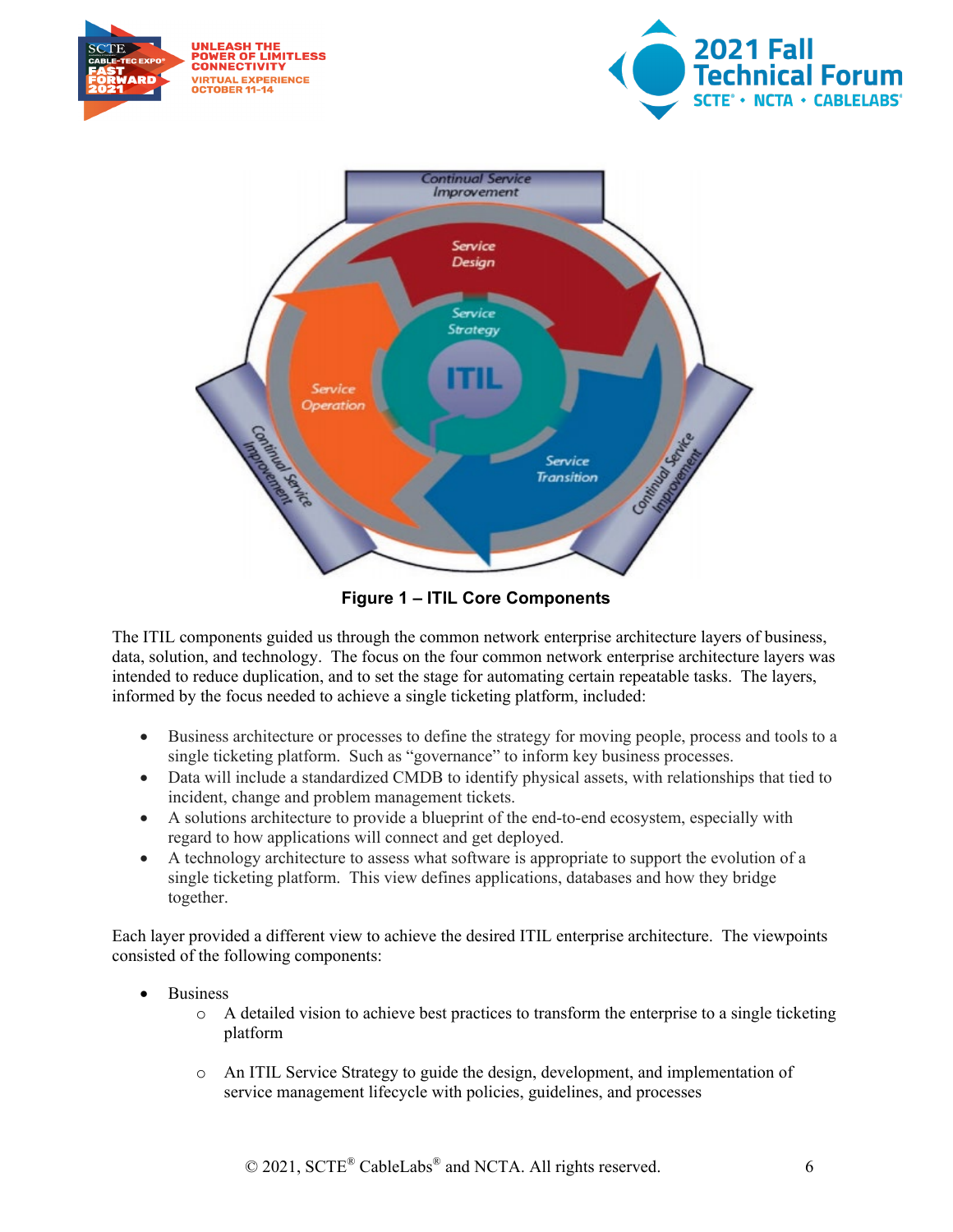



- o A review of current practices to understand "must have" end user requirements to align to future state
- Data
	- o CMDB model with relationships diagramed
	- o Schema of Incident, Change and Problem workflows
- **Solution** 
	- o Ecosystem design to map out process and software connections
	- o Defined service level agreements supporting Incident, Change and Problem processes
- Technology
	- o Identification of tools and service delivery platform

The second model we utilized is at the heart and soul of Google as they discovered a need to manage risk and growth called "Site Reliability Engineering" or SRE. SRE goes down the path of having software engineers that have the drive and ability to automate across complex architectures. Scale and reliability are created to manage higher volume of changes to your network with this methodology.



**Figure 2 – SRE Key Principles**

<span id="page-6-0"></span>As shown in Figure 2, SRE drives resiliency into infrastructure and workflows that provide automatic responses with code to what humans have previously done (Site Reliability Engineering, 2020). This practice can transfer operational work into development tasks. As with the ITIL framework, SRE has five base elements to guide towards a software engineering model:

- Business communication for clear alignment on the definition of reliability with service levels that have associated impact.
- Architecture creation of scalable systems that have resilience to reduce outages.
- Build and run using automated toolchains for provisioning and deploying code is the foundation of automating manual work.
- Operating and monitoring aspect to measure everything that matters via service level indicators (SLI) and service level objectives (SLO) to assist with business impact.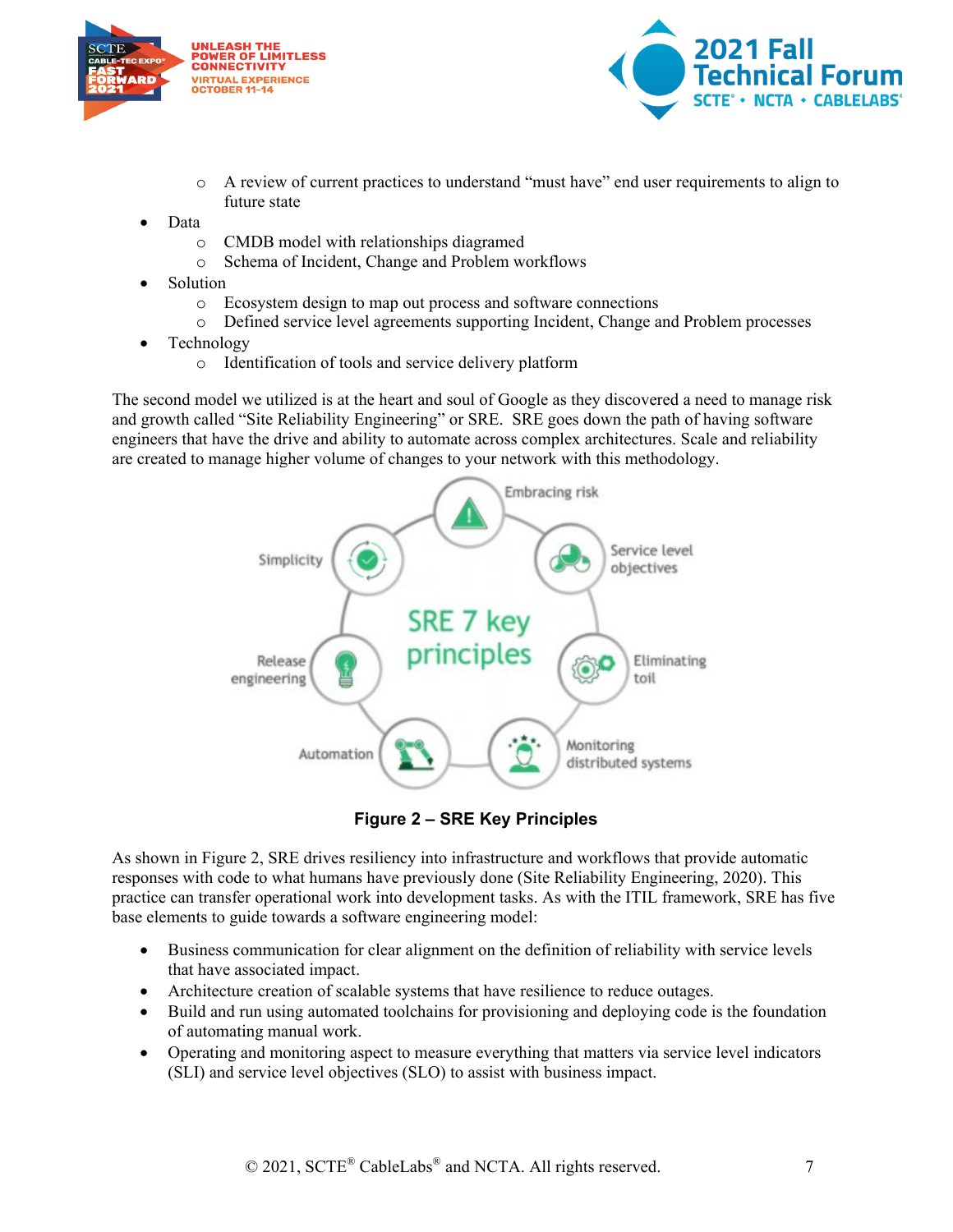



• The SRE culture is set up to define a mix around 40% software and 60% administration system capabilities, with each SRE having accountable SLOs.

Implementing an SRE environment provided a higher ability to complete errorless transactions with proactive monitoring that frees the team to work on structural improvements at a more rapid pace. SRE provides not only definition for how to improve reliability, but also provides engineers with the opportunity to build and design instead of just putting out fires. Google has taken lead with the SRE role and methodology to foster sustainability and operational resiliency of all digital assets. Figure 3 provides a sample of what a SRE engineer focuses on (Feoktistov, 2021).



#### **Figure 3 – Site Reliability Engineer Responsibilities**

<span id="page-7-0"></span>Comcast benefited from a blend of ITIL and SRE to address processes across the organization, as well as the complexity of the CI that existed, with a focus on eliminating manual work. The next step involved mapping out the benefits of this approach, in order to address the question of why any company would break down their current ticketing infrastructure and drive their teams into a single platform. Streamlining incident and change tickets to lower the amount of manual work, improving communications and building an ecosystem to remove toil to help set the stage for scalability are but a few answers to that question. To get to where you are going, you must understand where you have been. Table 1 defines the who, what, why, when, how and where of mapping the current state of ticketing to the future zen state of ticketing. This exercise is intended to understand the different audiences and how they will be impacted.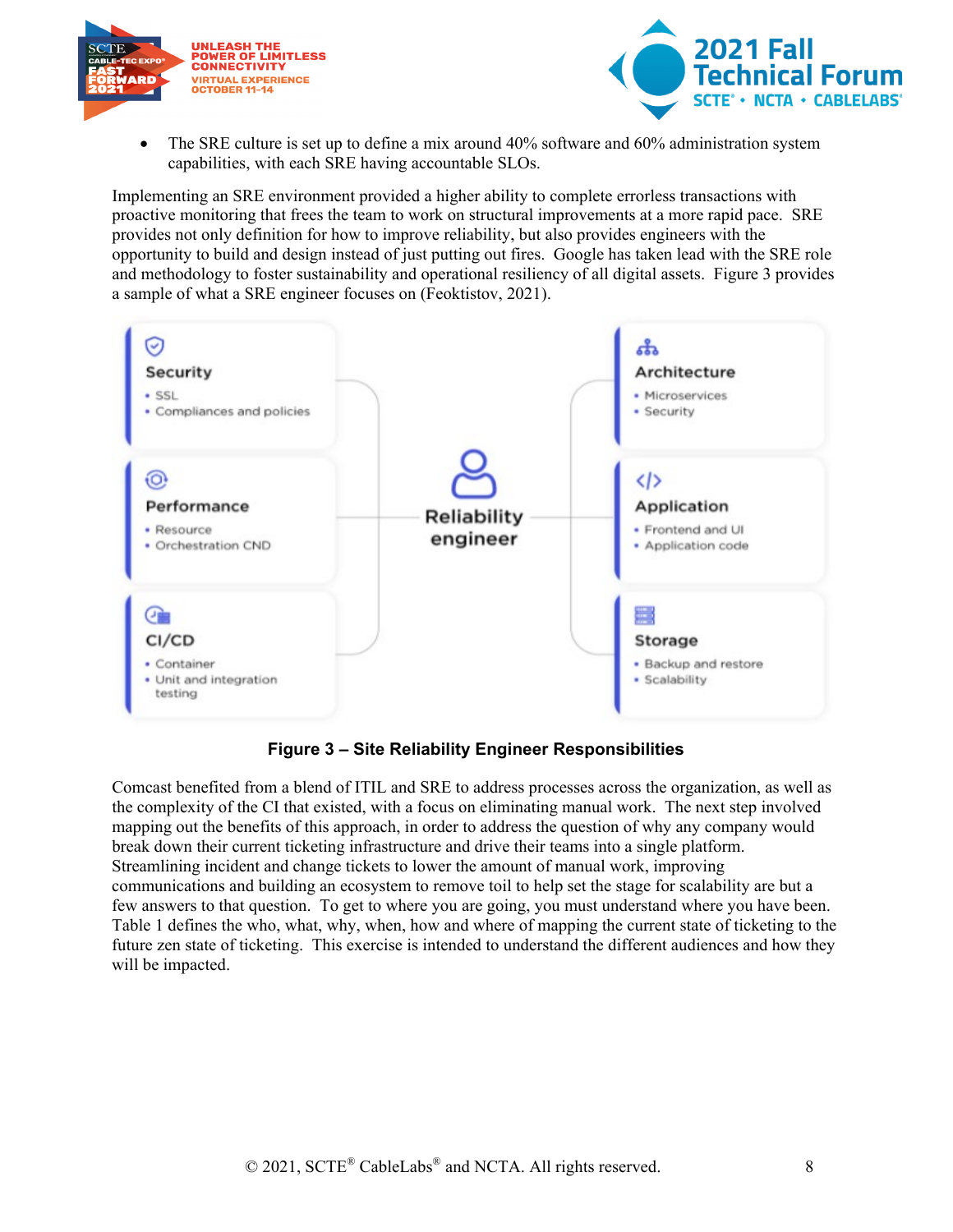



#### **Table 1 – The Zen of Ticketing Platform Analysis**

<span id="page-8-1"></span>

| Classification                                                | Who                           | What                                      | Why              | When            | How              | Where            | Classification    |  |
|---------------------------------------------------------------|-------------------------------|-------------------------------------------|------------------|-----------------|------------------|------------------|-------------------|--|
| Names                                                         |                               |                                           |                  |                 |                  |                  | Names             |  |
|                                                               | Entities<br>People,<br>Goals, |                                           |                  | Time and        | Functions in     | Locations and    |                   |  |
| Audience                                                      | involved in<br>resources      |                                           | objectives &     | performance     | each             | interconnections | Model             |  |
| Perspective                                                   |                               | each                                      | business plan    | criteria        | perspective      | within the       | Names             |  |
|                                                               |                               | perspective                               |                  |                 |                  | enterprise       |                   |  |
| <b>Executive</b>                                              | List of all                   | List of what                              | List of benefits | SLAs for        | List current &   | Map of           | <b>Scope</b>      |  |
| Perspective                                                   | teams doing                   | each team is                              | for moving to a  | managing the    | future state to  | geographical     | <b>Contexts</b>   |  |
|                                                               | Incident and                  | responsible                               | single ticketing | Incident        | identify         | locations to     |                   |  |
|                                                               | Change                        | for, inventory                            | platform.        | lifecycle from  | transformations  | show how they    |                   |  |
|                                                               | tickets.                      | list and best                             |                  | open to         | to include       | are              |                   |  |
|                                                               |                               | practices for                             |                  | mitigation to   | governance       | interconnected.  |                   |  |
|                                                               |                               | Incident and                              |                  | close; Change   | process for      |                  |                   |  |
|                                                               |                               | Change                                    |                  | ticket          | future state.    |                  |                   |  |
|                                                               |                               | tickets.                                  |                  | lifecycle.      |                  |                  |                   |  |
| <b>Business</b>                                               | Define roles                  | Process flow                              | Remove           | Determine       | Diagram inputs   | Define           | <b>Business</b>   |  |
| Management                                                    | and                           | diagrams                                  | duplicate        | time needed to  | and outputs      | distribution.    | <b>Contexts</b>   |  |
| responsibilities<br>tickets; Create<br>Perspective<br>showing |                               |                                           |                  | get to future   | across process   |                  |                   |  |
|                                                               | across teams.                 | inventory                                 | change risk      | state.          | transformations. |                  |                   |  |
|                                                               |                               | across                                    | model and        |                 |                  |                  |                   |  |
|                                                               |                               | processes, to                             | conflict         |                 |                  |                  |                   |  |
|                                                               |                               | include                                   | assessment.      |                 |                  |                  |                   |  |
|                                                               |                               | <b>CMDB</b>                               |                  |                 |                  |                  |                   |  |
| <b>Architect</b>                                              | Understand                    | Schematic                                 | Diagram          | System timing   | System process   | System           | <b>System</b>     |  |
| Perspective                                                   | system roles to               | showing                                   | showing system   | representation. | representation.  | locations.       | Logic             |  |
|                                                               | define CMDB                   | inventory                                 | end state        |                 |                  |                  |                   |  |
|                                                               | for inventory                 | across                                    | <b>CMDB</b>      |                 |                  |                  |                   |  |
|                                                               | to feed                       | processes, to                             | lifecycle.       |                 |                  |                  |                   |  |
|                                                               | Incident and                  | include                                   |                  |                 |                  |                  |                   |  |
|                                                               | Change                        | CMDB.                                     |                  |                 |                  |                  |                   |  |
|                                                               | tickets.                      |                                           |                  |                 |                  |                  |                   |  |
| <b>Director</b>                                               | Technology                    | Inventory                                 | Software         | Timing to       | Software         | Technology       | <b>Technology</b> |  |
| Perspective                                                   | role diagram.                 | configuration.                            | selection.       | implement       | process          | locations.       | <b>Physics</b>    |  |
|                                                               |                               |                                           |                  | technology.     | representation.  |                  |                   |  |
| <b>Engineer</b>                                               | Tool and                      | Data                                      | Rules for        | Timing to       | Process          | Distribution     | <b>Tool</b>       |  |
| Perspective                                                   |                               | definition<br>software<br>security roles. |                  | implement       | configuration.   | configuration.   | components        |  |
|                                                               |                               |                                           | implementation.  | technology.     |                  |                  |                   |  |
| <b>Enterprise</b>                                             | Organization                  | Data                                      | Strategy         | Schedule        | Function         | Network          |                   |  |
| perspective                                                   |                               |                                           |                  |                 |                  |                  |                   |  |

### <span id="page-8-0"></span>**4.2. Future State Network Enterprise Architecture**

As stated, ITIL provides a recipe for reliability practices. Figure 4 shows the main areas of focus to improve incident and change management processes. Comcast chose a third-party platform with plugins to align with overall business strategies, including financial planning, applications testing, agile development, and project management, to name a few. The Service Strategy, Service Design, Service Transition and Service Operation guided the team toward agreed-upon implementation plans. An internal SRE team was created to configure the platform towards the aligned future state with a focus in the following areas (IT Service Management, 2019):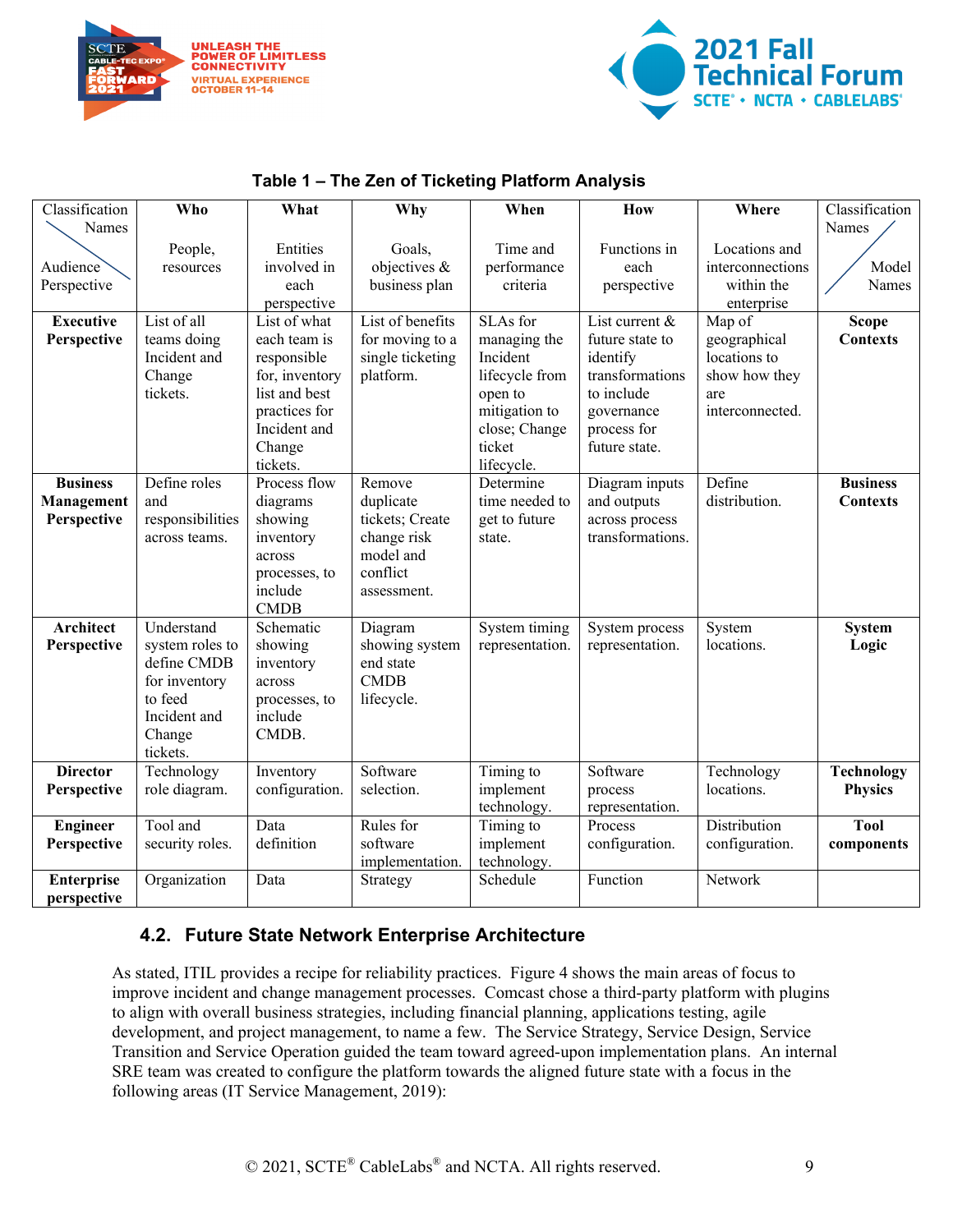

**Figure 4 – ITIL Lifecycle Architecture Support**

- <span id="page-9-1"></span>• **Configuration Management Database (CMDB)** – provides the capability to build physical and software configuration information into and between relationships that will be the base of incident and change tickets. This sets the foundation for automation and aids in understanding impact.
- **Incident Management** provides a single platform for cross-departmental teams to work in unison on outages, with a focus on improving time to engage, time to mitigate and time to restore an outage with strong reporting.
- **On-Call Scheduling** provides automated escalation from an incident ticket for fix agents to get engaged on an outage.
- **Problem Management** provides the ability to perform trend analysis, within the same single platform, while tracking internal and third-party vendor action items
- **Change Management** provides a single platform with a systematic, trackable and controlled approach to the lifecycle of all changes, enterprise-wide, to understand conflicts and customer impact.

#### <span id="page-9-0"></span>**4.3. Implementation Plan**

Migrating to a zen of ticketing state requires a lifecycle strategy. Collaboration between the team managing the business change, and stakeholders of all impacted teams is key. The zen of ticketing strategy, goals and teams were documented and approved by senior leadership to ensure alignment with the future state. Figure 5 provides an example team structure to build a focused team.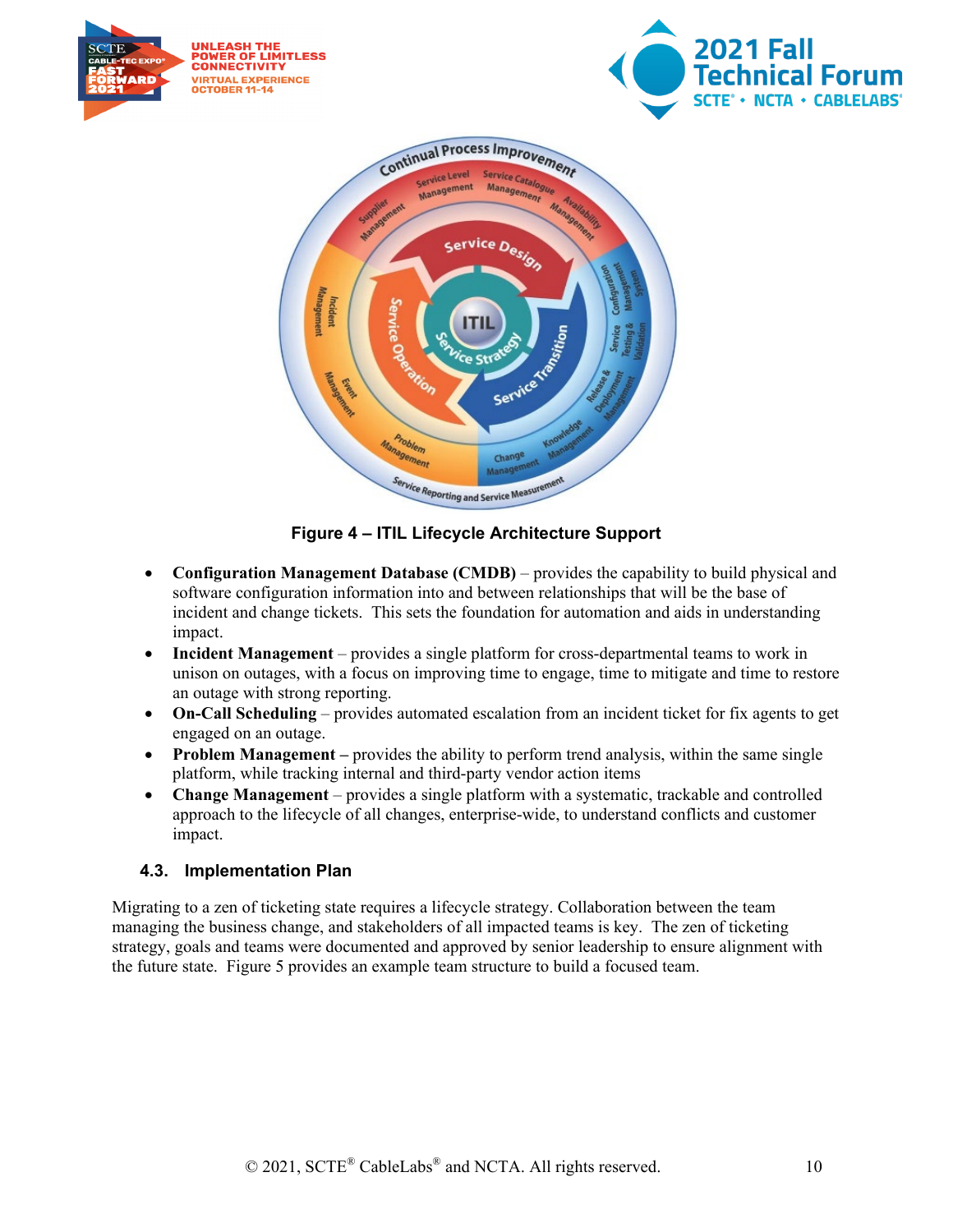



<span id="page-10-0"></span>Implementing the role of a "product owner" provided a liaison structure across multiple teams to learn and decide how to move through the lifecycle implementation plan. As the discovery process took place, the product owner facilitated the conversation to understand each team's current as-is state, mapping to the future state. With the support of senior leaders, the business goals identified a future visionary state that included the benefits of implementing a new architecture. One might call this a product roadmap and/or charter that is then socialized with teams during a kickoff session. The product manager worked with stakeholders to identify what the "day one" experience would look like, and the architecture team gathered the information it needed to draft different viewpoints to illustrate the alignment.

As the experts on the new technology, the process team mapped current workstream processes to the future state, being careful to identify areas where people would need to change what they were doing. Once the new architecture is approved, the product team will create and submit "stories" for the development team. A story in this context describes what the business is aiming to achieve with incremental code development. The number of stories identified will determine length time needed for development.

The development methodology is necessarily agile and iterative. As functionality is ready to be reviewed, visual demos and user acceptance testing will commence. As each functionality piece is finalized in the lower-level environment, process documentation is created, which will also support training efforts. Training needs may vary by team; therefore, this segment is handled uniquely to ensure the "people readiness" aspects cover awareness, desire, knowledge, and reinforcement. The overarching goal is that teams understand the "why" behind the change. Figure 6 displays the milestone implementation steps for the focused areas each team will need to accomplish.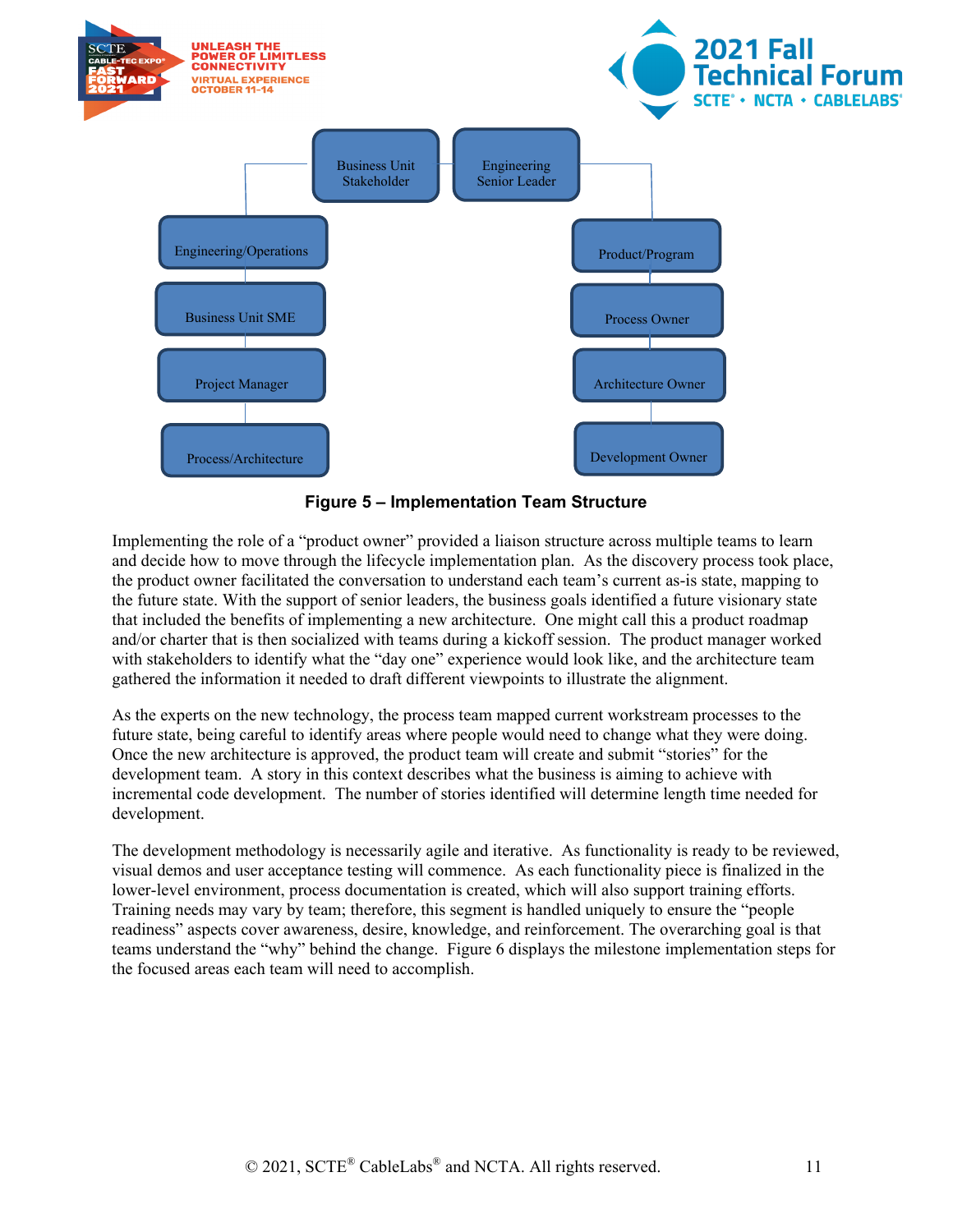



| Workstreams     |                                             | <b>Discovery</b><br>(3 months) |                 |                              | Design<br>$(3$ months) |  |                                                | Development<br>(3 months) |   |  | Onboarding<br>(3 months) |              |          |                          | <b>LEGEND</b><br>On track<br>At risk |                                                   |
|-----------------|---------------------------------------------|--------------------------------|-----------------|------------------------------|------------------------|--|------------------------------------------------|---------------------------|---|--|--------------------------|--------------|----------|--------------------------|--------------------------------------|---------------------------------------------------|
|                 |                                             | Kickoff                        | CMDB<br>Current | Process/<br>Tools<br>Current |                        |  | Access CMDB Process/ Prod Req Dev<br>Align New |                           | S |  |                          | War-<br>game | Training | Gating<br>Dependency     | <b>Risks</b>                         | Blocked<br>Completed<br>Not Started<br>Mitigation |
| Business/People | Vision, Goals & Benefits                    |                                |                 |                              |                        |  |                                                |                           |   |  |                          |              |          |                          |                                      |                                                   |
|                 | <b>ITIL Service Strategy</b>                |                                |                 |                              |                        |  |                                                |                           |   |  |                          |              |          |                          |                                      |                                                   |
| Data/Process    | Configuration<br><b>Management Database</b> |                                |                 |                              |                        |  |                                                |                           |   |  |                          |              |          |                          |                                      |                                                   |
|                 | <b>Incident Management</b>                  |                                |                 |                              |                        |  |                                                |                           |   |  |                          |              |          | ٠                        |                                      |                                                   |
|                 | <b>On-Call Scheduling</b>                   |                                |                 |                              |                        |  |                                                |                           |   |  |                          |              |          |                          |                                      |                                                   |
|                 | Problem Management                          |                                |                 |                              |                        |  |                                                |                           |   |  |                          |              |          |                          |                                      |                                                   |
|                 | <b>Change Management</b>                    |                                |                 |                              |                        |  |                                                |                           |   |  |                          |              |          | $\overline{\phantom{0}}$ | $\overline{\phantom{0}}$             |                                                   |
|                 | <b>Core Platform</b>                        |                                |                 |                              |                        |  |                                                |                           |   |  |                          |              |          |                          |                                      |                                                   |
| Technology      | Integrations                                |                                |                 |                              |                        |  |                                                |                           |   |  |                          |              |          |                          |                                      |                                                   |
|                 | Middleware                                  |                                |                 |                              |                        |  |                                                |                           |   |  |                          |              |          |                          |                                      |                                                   |

**Figure 6 - Enterprise Architecture Implementation Plan**

<span id="page-11-1"></span>The mission-critical business drivers encompass improvements that are required in the data and process sections of the workstreams. This, along with developing the overall technology ecosystem, will drive duplicate tickets to one in the single zen platform. Repeatable steps will be identified through discovery, with a focus on automating where it makes sense. The implementation lifecycle can vary depending on the complexity of the network topology and availability of source data. Designing a governance process will help manage the aligned continuous improvements, timeline, and resources required. Finally, regular communications are critical to keep the program team engaged along with leadership across the enterprise. Long term programs can easily succumb to distractions if there is not discipline around program and communication management dwindles.

### <span id="page-11-0"></span>**5. Agile Solutions With Continuous Learning are the Way**

Organizations that adopt learning as a practice increase the chances of continuous improvement, while promoting a culture of knowledge and innovation. Leading with a mantra of transparency in all operational and engineering practices also helps to cultivate a blame-free culture. Agility sets boundaries for how to work, in preparation for being able to pivot to new processes and technology. Those pivots may arise because of business needs or competitive threats; in all cases, the customer always plays the primary role. As a result, team environments that achieve shared milestone objectives are more productive, and more emotionally satisfied with their work. A scaled agile framework provides three critical dimensions to help build a learning culture, as shown in Figure 7 (Continuous Learning Culture, 2021). All three dimensions speak to employees at every level to foster growth and transformation.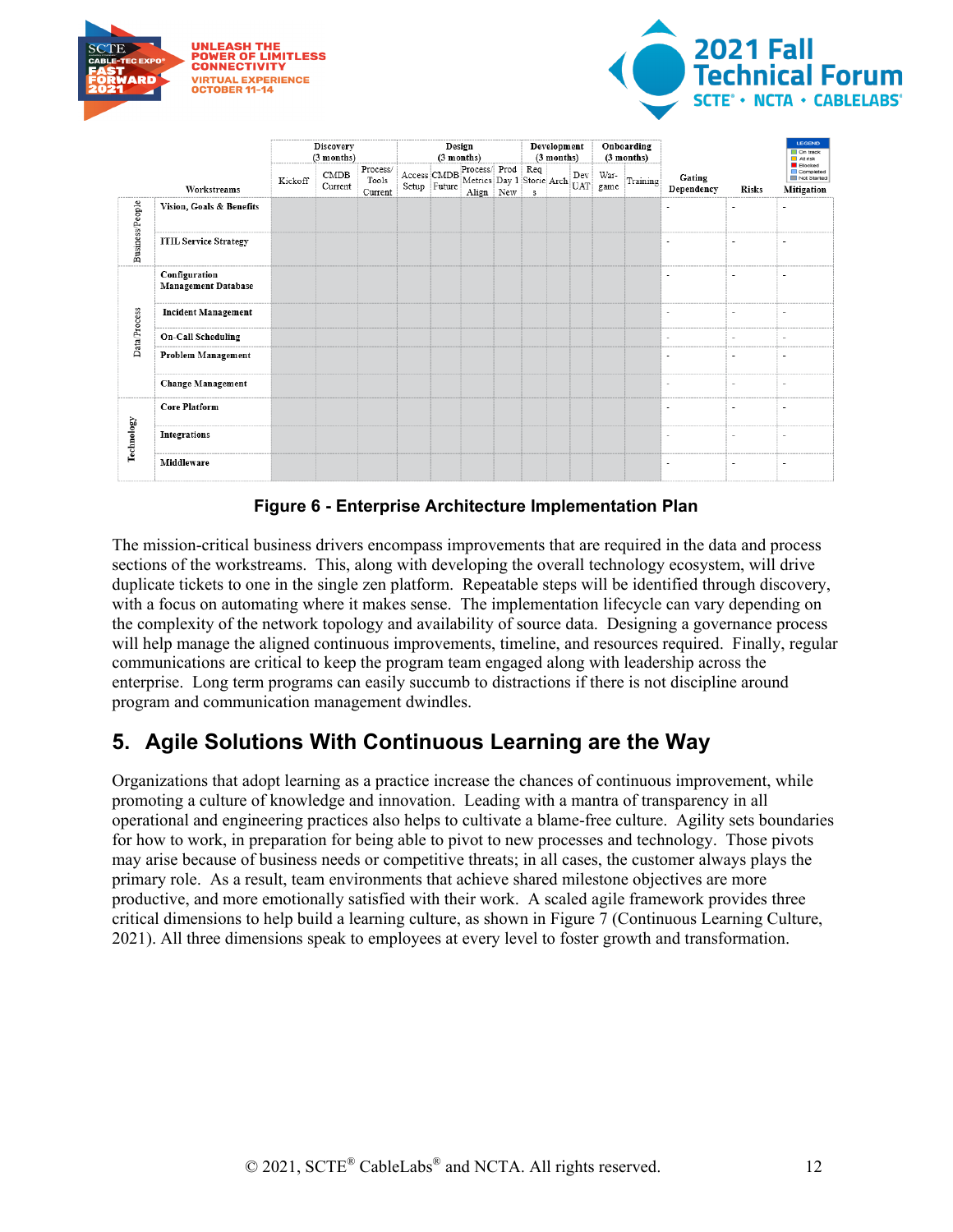

**Figure 7 - The Three Dimensions of a Learning Culture**

### <span id="page-12-1"></span><span id="page-12-0"></span>**5.1. Lessons Learned and Pro Tips**

As we continue our journey towards the zen of ticketing, we identify a few pitfalls to help our readers avoid those things that can disaffect their single zen ticketing aspirations.

The first lesson learned involves the objective, the goal, and the timeline for a single zen ticketing initiative. Most cable operators already have a ticketing system (or 20!) in place that may have been created over the past 15-20 years. Be sensitive to the time and people that it took to build what worked well until now. Set smaller and realistic timelines that create incremental improvements over time. A governance process will help keep those involved grounded as to what the next quarter's commitments will bring.

A second lesson learned involved the CMDB. As described earlier, the CMDB provides the capability to build physical and software configurations items into relationships that serve as the base for incident and change tickets. It also sets the foundation for automation, and aids in understanding impact.

"Do not underestimate the value in moving towards a single solution that can provide automation and correlation of events, so that engineers can focus on the problem instead of being ticket jockeys," noted Rich Massi, VP, Reliability Engineering Residential Products and Services, who shared his viewpoints during an interview. Build a process to stay current, because the CMDB is never done. Also important is how and who best maintains the CMDB's governance and data quality processes.

Automation is a key aspect of moving into a single zen ticketing platform. Covet all insights about how to perform a task, should automation break or go down -- it happens. Ensure everyone understands manual processes from the beginning, before automating tasks. (You can thank us later for this one!)

Call it what it is. The bigger the organization, the higher the likelihood that big software initiatives like ticketing will come with a fancy name, a logo, stickers and more. Just call it "ticketing"! This will reduce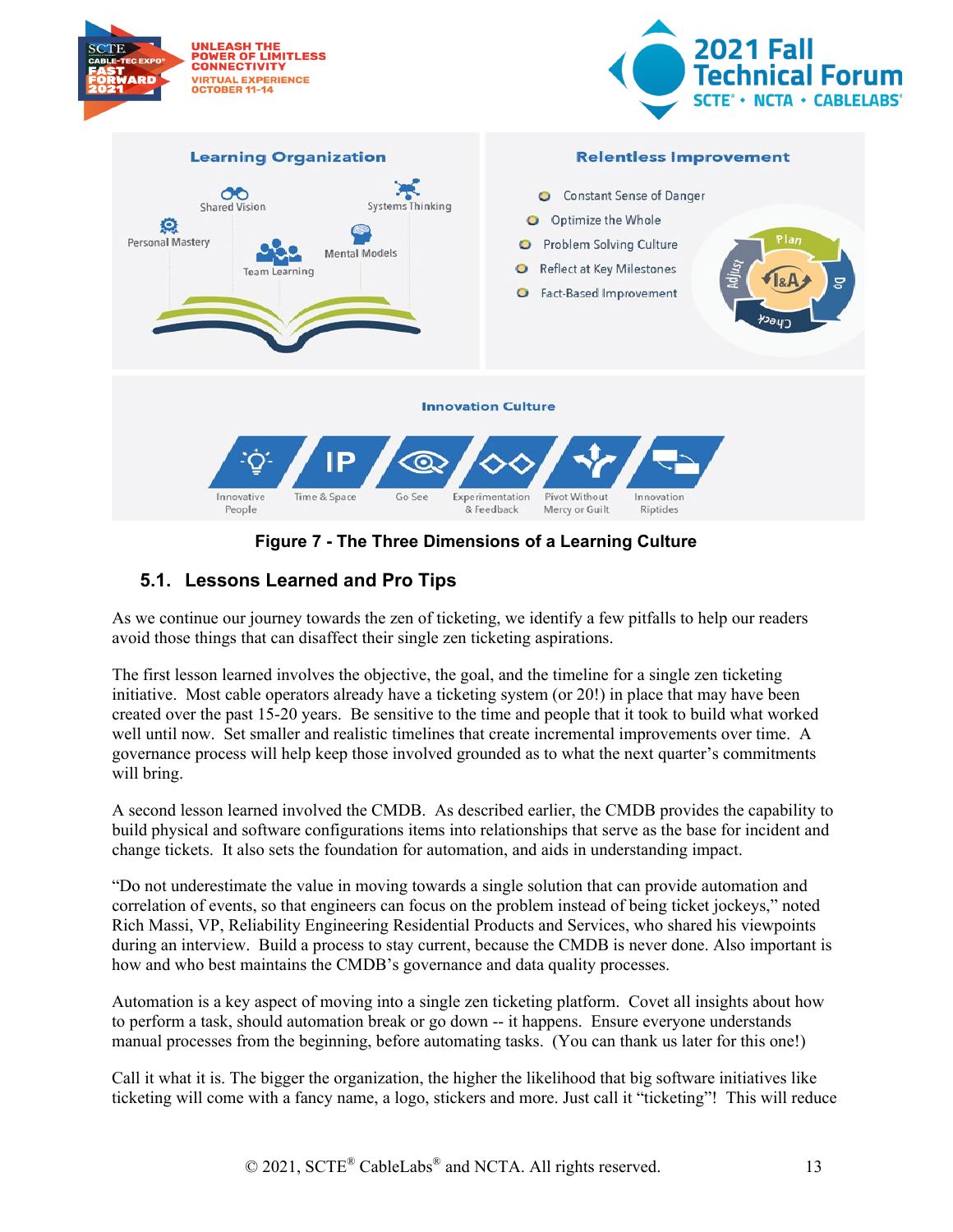



financial and capital expenditure discussions to come, allowing you to focus on the incremental improvements.

Product and process are alignment upfront. The process should drive the implementation as opposed to the tool trying to drive the process. It is important that there is alignment on the process before the tool is adapted. Otherwise, just another problem is created when multiple groups are trying to modify the tool in competing ways.

Lastly, and speaking of the finances: think about the big picture. Larger companies going through large transformations like moving towards a single ticketing platform should anticipate funding requirements. Considerations like vendor support versus in-house work, i.e., "buy versus build," will depend on what skill competencies exist to start such a major program. A multi-year program, unified ticketing is best approached as an endeavor that is forecasted and budgeted to cover operational and capital expenditures.

#### <span id="page-13-0"></span>**5.2. Success Stories**

We're starting to gather the success stories that come with moving our teams onto a single ticketing platform. We're not all the way there yet – about halfway, at the time this paper was written. Yet so many wins have been and have yet to be celebrated! Results so far clearly indicate that moving incident and change tickets into the single zen ticketing platform is reducing "swivel" and the time it takes to manage those processes.

The voice service engineering and operations team were the first to embark, diving headfirst into the single ticketing platform. Frances Augustine, Executive Director Reliability Engineering, led the vision to reduce the number of alerts engineers were managing. She was relentless that "eyes on glass" was going to become a thing of past, and that managing with a proactive mindset would be a much healthier work environment. Through the automation associated with a single ticketing system supported by a mature CMDB, the "Voice team" was able to do just that and move from a reactive to proactive operation, focusing on a sustainable level of logged alerts to tackle before an outage occurs. This includes internal alerts, to ensure voice services are always on, to providing automated reporting to the Federal Communications Commission (FCC) for its required outage notifications. This automation enabled engineers to pivot from being reactive to being proactive, finding issues from logs before they became outages. It also enabled a reduction of Tier 1 vendor support.

Another early adopter was in our residential services and products team. Early on, this team aligned with the single ticketing platform, spending hours to build out its CMDB so that all the appropriate software, hardware and respective locations were identified, connected, and correlated when doing incident and change tickets. The extensive time spent to build (while knowing that CMDB work is never really done; see section 5.1) also enabled automation of incident and change ticketing. As a result, the team was able to eliminate an entire vendor team that had provided manual triage support. This team not only tackled the single tools aspect but is also now ensuring that all teams performing incident management are doing it the same way, so as to harvest additional business improvements.

As part of the journey to adapt to a single ticketing platform, having key performance indicators (KPI) per team, across a collective set of teams, will help measure the success in a few sample areas:

- 1. Mean time to mitigate and resolve incidents
- 2. Change success percentage (number of changes executed/not executed flawlessly)
- 3. Number of changes automated
- 4. Number of incidents created automatically from event management logging and correlation
- 5. Percentage of time team spends in reactive versus proactive tasks over X Time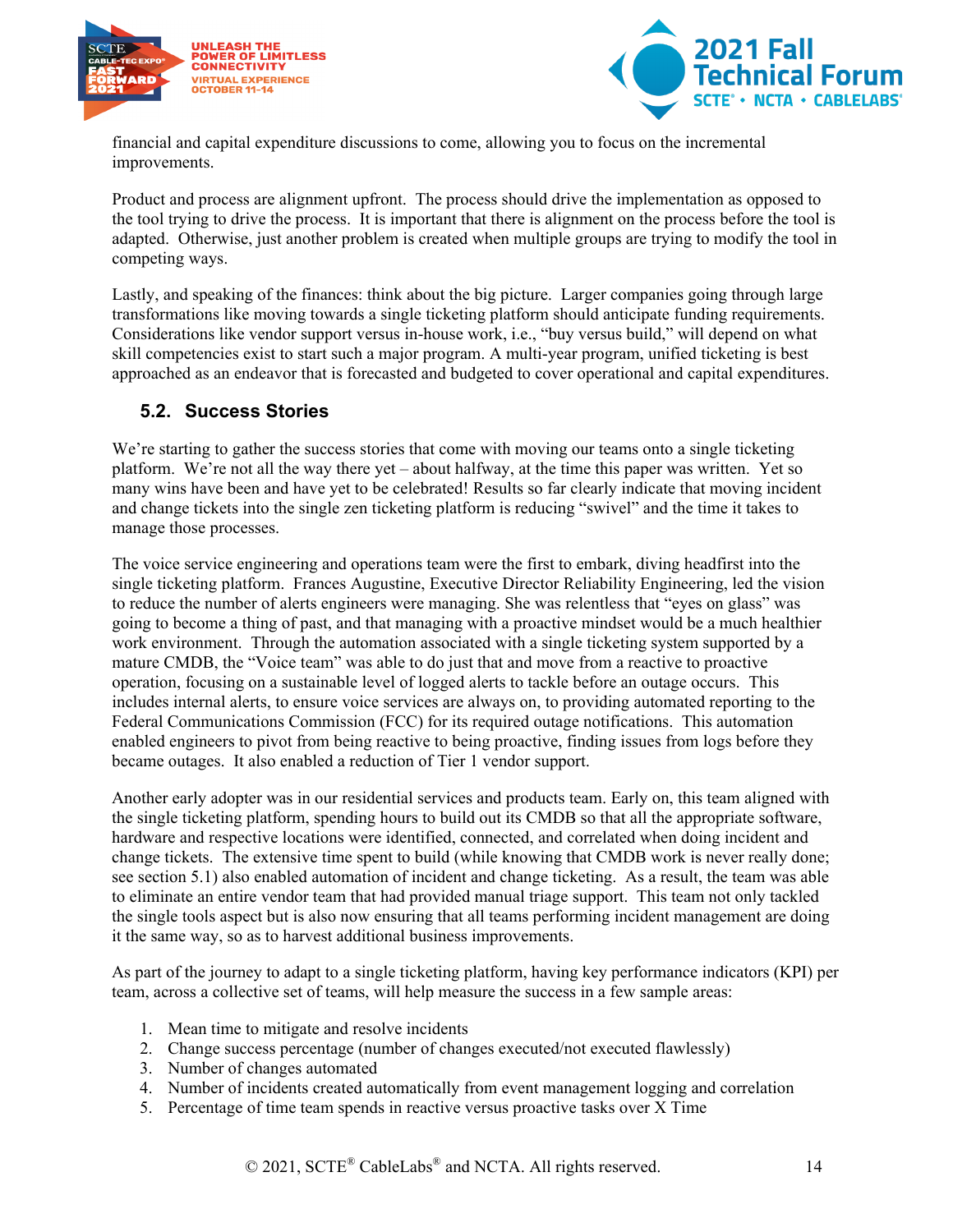



## <span id="page-14-0"></span>**6. The Future of Ticketing**

The future of the ticketing, zen or otherwise, is really all about scalability. It's about acknowledging industry consolidation, building smart network platforms, and utilizing intelligence in the right way to ticket the things that matter. Tickets are not necessary for every logged event -- but every logged event can provide trend and analysis to move towards managing proactively. Simply put, our networks are smart and intelligent -- but if we're not smart about our networks, we can't let them show their intelligence. Single ticketing is the path to network intelligence.

The nirvana towards moving into a single ticketing platform, besides the obvious benefits of removing unnecessary duplication and effort, is the uplift to overall reliability. "Spend a little bit of time on Incident Management, police Change tickets that fall out from automation, and spend 80% of your time doing problem management to enable even more automation," advises James Manchester, our SVP of Core Platform Technologies.

What's next? Everything that enables reliability to be "always on" and flourishing. As incident and change ticketing puts firm solid practices in place for ticketing, next steps will likely include moving teams into a single problem management space. Doing so will enable further analysis to ensure an outage, if it happens, only happens once.

Cybersecurity is another realm to explore with respect to unified ticketing. Knowing what is happening in the network is always important, and more so in digital times. Professional hackers continue to advance where and how they can breach systems. It's entirely plausible for managed ticketing practices to also advance, to keep would-be interlopers out.

### <span id="page-14-1"></span>**7. Conclusion**

Getting to a "zen state" as it relates to change and incident ticketing, or any type of ticketing, is really about "keeping the lights on" and driving reliability as a core service, at a fundamental and strategic level. This is especially true for large companies, like ours, that grew as a result of multiple decades of system acquisitions and geographic clustering, then remained "siloed" through onboarding and corporate integration. As it continues to become mainstream within Comcast, the unified zen of ticketing approach will bring valuable intelligence to understanding topology and automating remedial tasks.

We'll close with this list of tips, when considering a unified ticketing environment where you work:

- Think about a unified enterprise ticketing infrastructure as a way to create alignment on tools, processes, and people.
- Have a vision to steer teams towards.
- Know that transparent ticketing processes create reliability.
- Adopt a framework such as ITIL and/or SRE to design, transition, and operate into a single ticketing platform.
- Analyze the current and future state of tools, processes, and people, to understand what's going on.
- The right team and leadership support structure is crucial for stakeholder support.
- Under-commit and over-deliver wherever possible!
- Go slow to go fast in an agile continuous learning environment.
- Perform retrospectives with a culture of learning; be an advocate for learning.
- Celebrate the successes and continue to look to the future.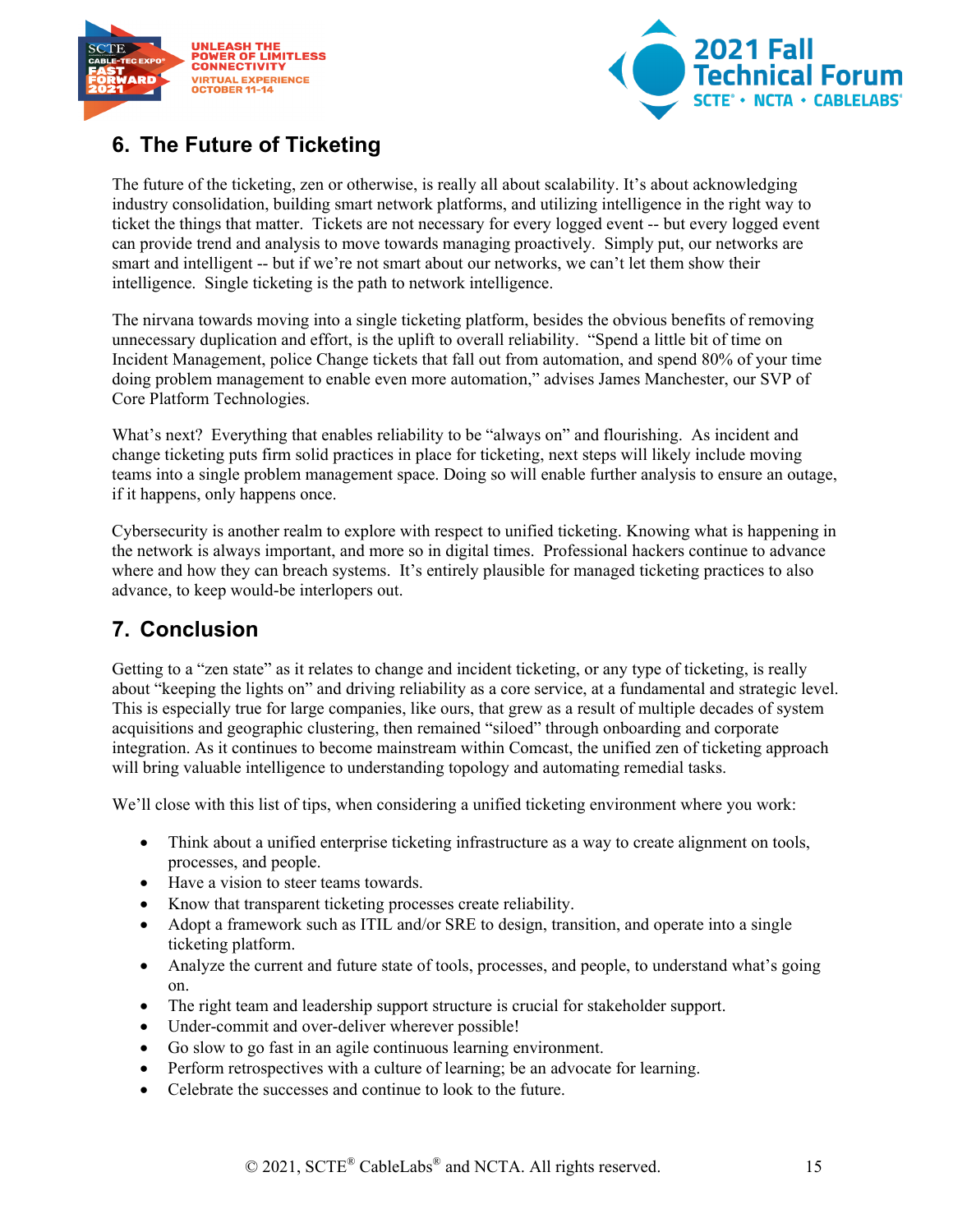



# **Abbreviations**

<span id="page-15-0"></span>

| <b>CI</b><br>configuration item                        |                                            |  |  |  |  |
|--------------------------------------------------------|--------------------------------------------|--|--|--|--|
| <b>CMDB</b><br>configuration management database       |                                            |  |  |  |  |
| development and operations<br>DevOps                   |                                            |  |  |  |  |
| <b>Federal Communications Commission</b><br><b>FCC</b> |                                            |  |  |  |  |
| IT                                                     | information technology                     |  |  |  |  |
| <b>ITIL</b>                                            | information technology information library |  |  |  |  |
| <b>ITSM</b>                                            | IT service management                      |  |  |  |  |
| <b>KPI</b>                                             | key performance indicator                  |  |  |  |  |
| SLI                                                    | service level indicators                   |  |  |  |  |
| <b>SLO</b>                                             | service level objectives                   |  |  |  |  |
| <b>SRE</b>                                             | site reliability engineering               |  |  |  |  |

# **Bibliography & References**

- <span id="page-15-1"></span>*Augustine, F. (2021, June 13).* Personal interview*.*
- *Continuous Learning Culture. Scaled Agile, Inc. (2021, June 24).* Retreived from *<https://www.scaledagileframework.com/continuous-learning-culture/>*
- *Connors, B. (2021, June). Company meeting.*
- *Comcast. (2019, April 24). Company.* Retrieved from *<https://corporate.comcast.com/company>*
- *Feoktistov, I. (2021). Why and How to Hire a Site Reliability Engineer (SRE).* Retrieved from *<https://relevant.software/blog/hire-site-reliability-engineer/>*
- *Ghadi, V. (2011). Adopting ITIL Framework.* Retrieved from *<https://www.happiestminds.com/whitepapers/Adopting-ITIL-Framework.pdf?sid=5086>*
- *IT Service Management. (2019).* Retrieved from *[https://docs.servicenow.com/bundle/madrid-it-service-management/page/product/it](https://docs.servicenow.com/bundle/madrid-it-service-management/page/product/it-service-management/reference/r_ITServiceManagement.html)[service-management/reference/r\\_ITServiceManagement.html](https://docs.servicenow.com/bundle/madrid-it-service-management/page/product/it-service-management/reference/r_ITServiceManagement.html)*
- John P. Zachman. (2019). The Zachman Framework Evolution by John P Zachman. Retrieved from *[https://www.zachman.com/ea-articles-reference/54-the-zachman-framework](https://www.zachman.com/ea-articles-reference/54-the-zachman-framework-evolution)[evolution](https://www.zachman.com/ea-articles-reference/54-the-zachman-framework-evolution)*

*Manchester, J (2021, June 13).* Personal interview*.*